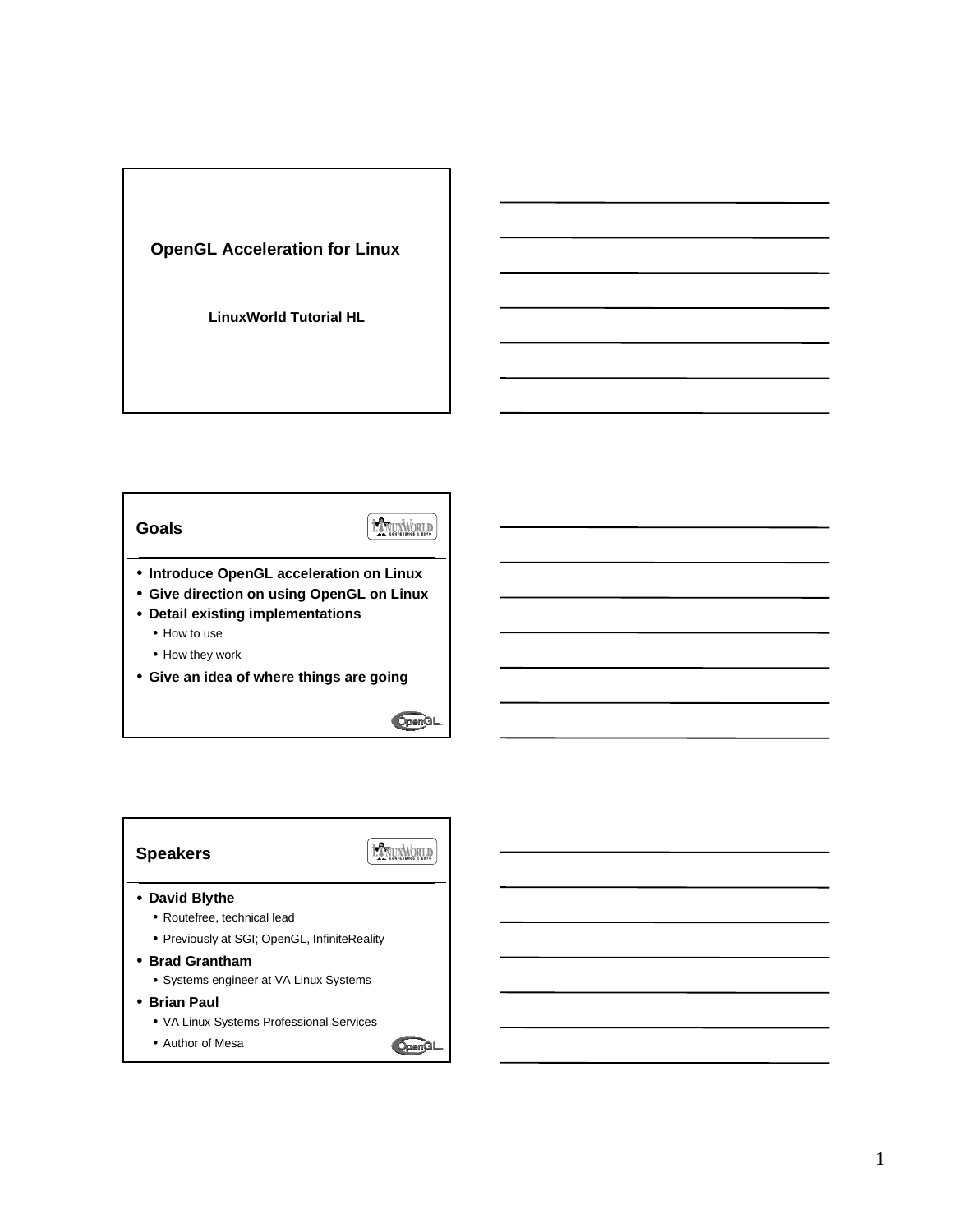| Schedule                              |
|---------------------------------------|
| $1:00 - 1:15$ Introduction            |
| 1:15 - 1:45 Using OpenGL Under Linux  |
| 1:45 - 2:30 OpenGL API For Linux      |
| $2:30 - 2:45$ Break                   |
| 2:45 - 3:00 More OpenGL API For Linux |
| 3:00 - 3:20 Completeness, Conformance |
| $3:20 - 3:45$ Futures                 |
| $3:45 - 4:00$ Conclusion              |
|                                       |



• Windows, MacOS, BeOS, Linux

**OpenGL** 

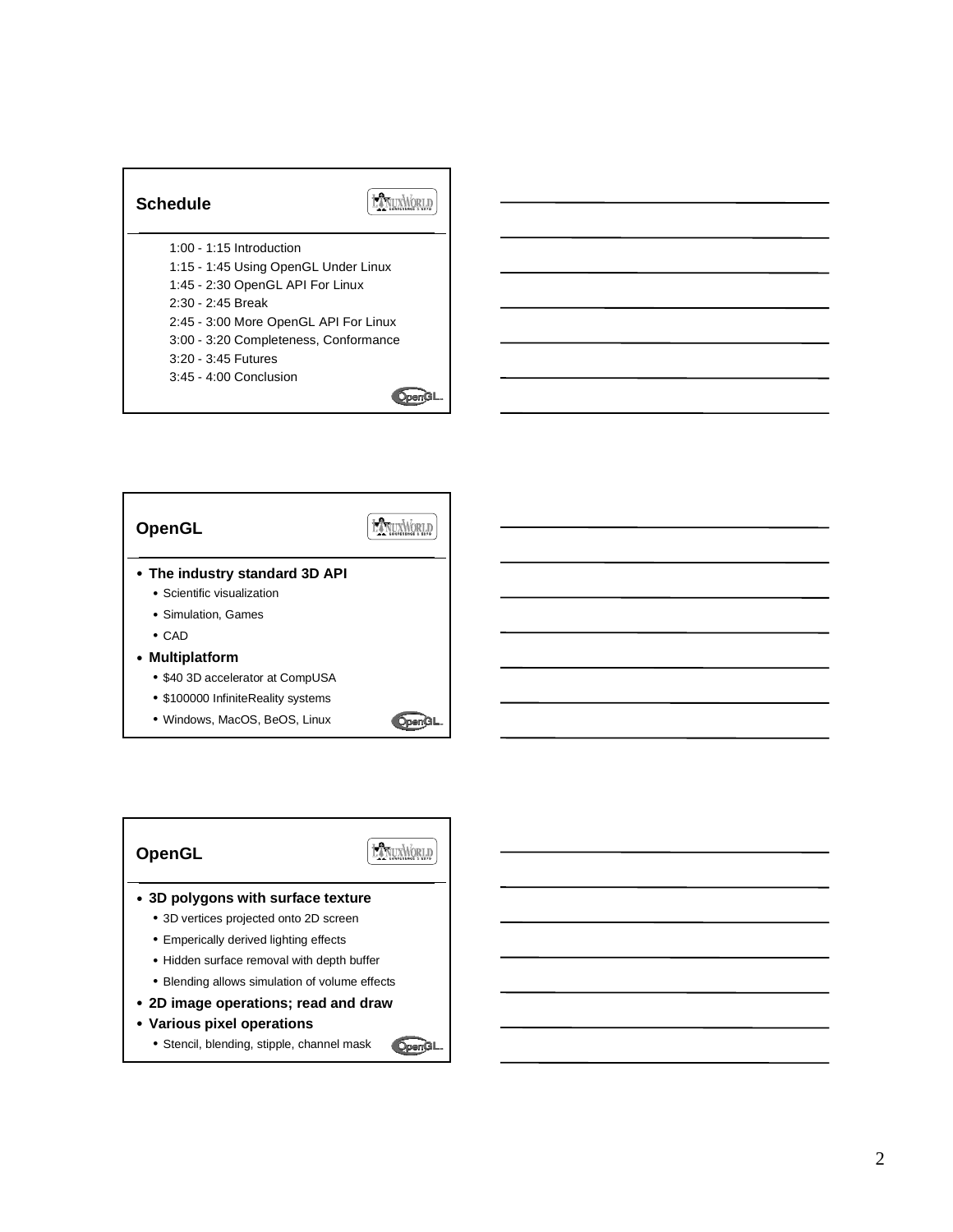| <b>OpenGL</b>                    |  |
|----------------------------------|--|
| • Example drawing a red triangle |  |
| glBegin(GL TRIANGLES);           |  |
| glColor3f(1, 0, 0);              |  |
| $glVertex3f(-1, 1, 0);$          |  |
| $q1 \text{Color3f}(1, 0, 0);$    |  |
| $q1$ Vertex $3f(-1, -1, 0)$ :    |  |
| glColor3f(1, 0, 0);              |  |
| $q1$ Vertex $3f(1, -1, 0)$ :     |  |
| $g1End()$ ;                      |  |
|                                  |  |



**EXTRUXWORLD OpenGL** • **glLightfv for setting light parameters** • **glMaterialfv for changing material colors** • **glTexImage2D for setting texture data** • **glClear to clear the color and depth buffers**

**OpenGL** 

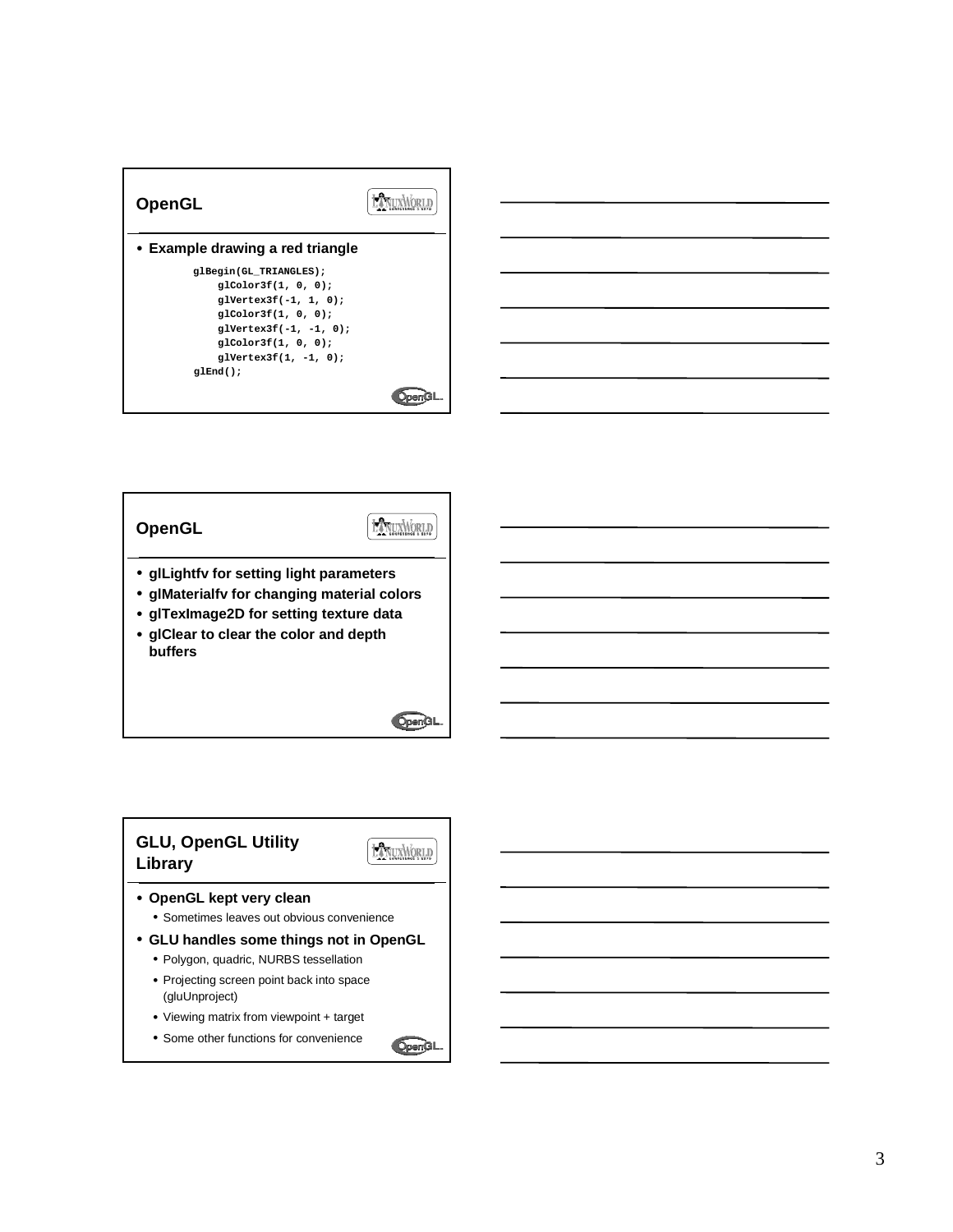







• **Window Opening Sample Code, part 1 #include <X11/xlib.h> #include <GL/gl.h> #include <GL/glx.h> Display \*dsp; dsp = XOpenDisplay(":0.0");OpenGL** 

**GLX**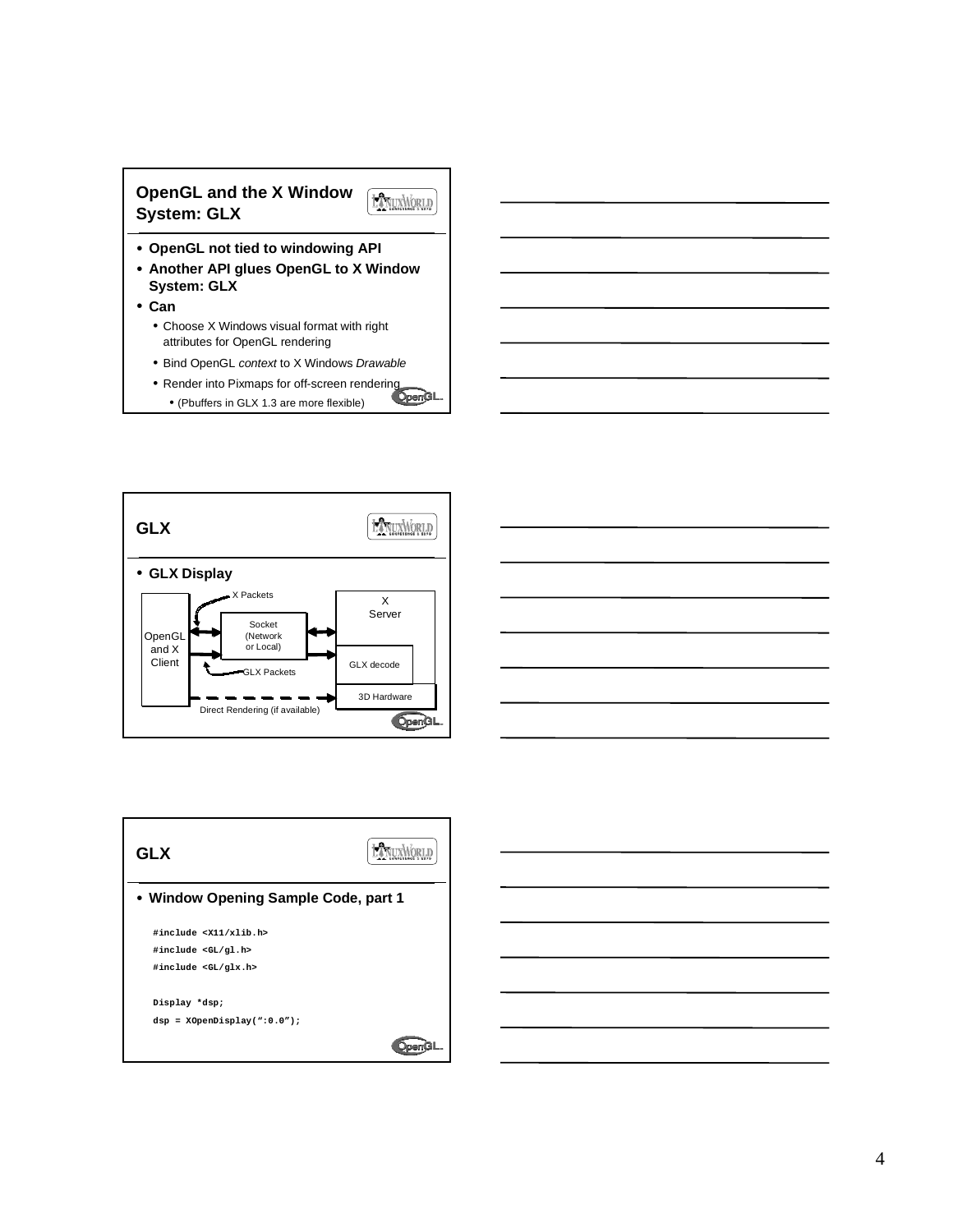| GLX                                          |  |  |
|----------------------------------------------|--|--|
| • Window Opening Sample Code, part 2         |  |  |
| int attributes[] {<br>GLX RGBA,              |  |  |
| GLX DOUBLEBUFFER,<br>GLX DEPTH SIZE = $16$ , |  |  |
| GLX RED SIZE = $5$ ,                         |  |  |
| GLX GREEN SIZE = $5$ ,<br>GLX BLUE SIZE = 5  |  |  |
| ۱;                                           |  |  |



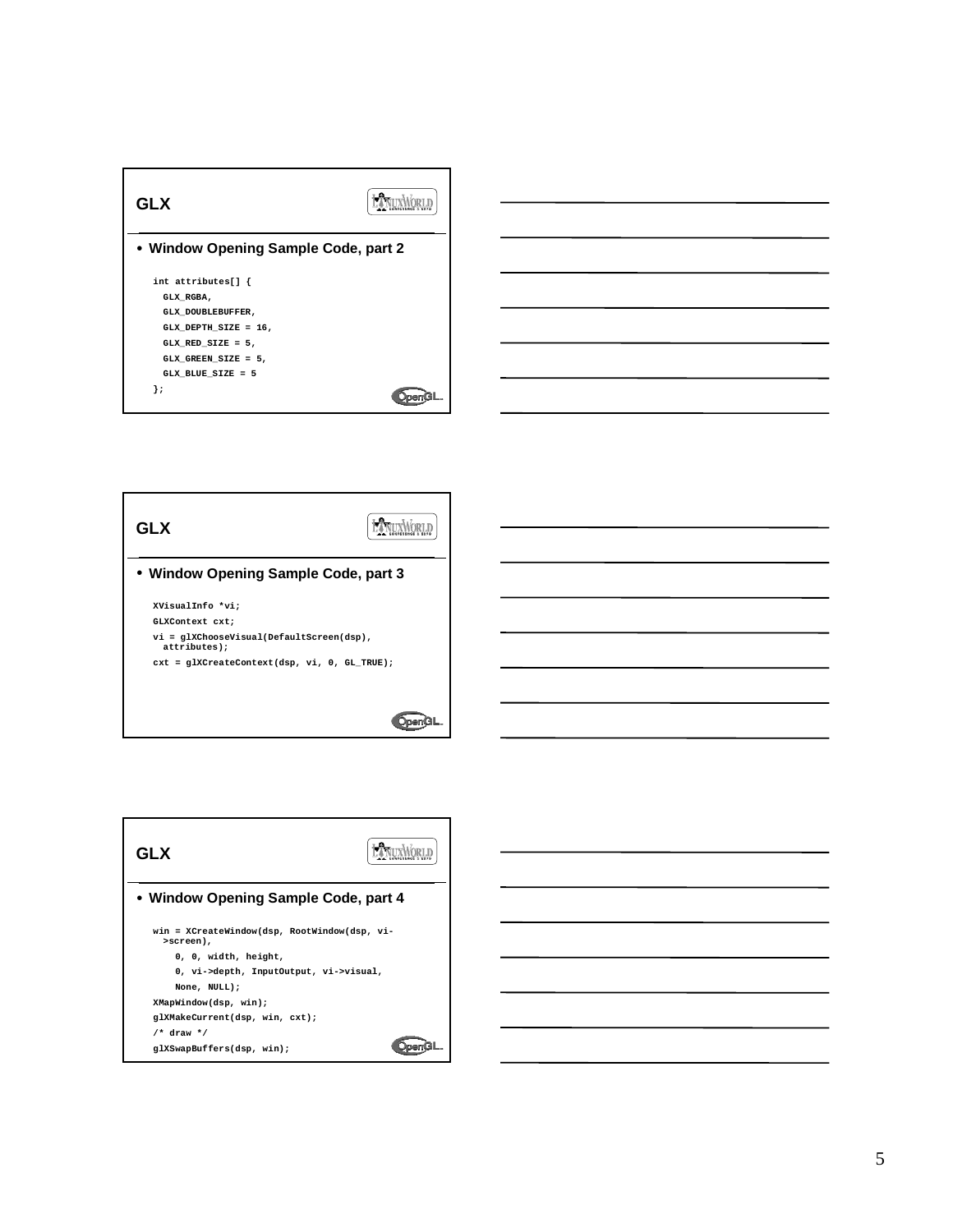



• **Many toolkits exist to help with some or all of these areas**

OpenGL

OpenGL

## **GLUT, the OpenGL Utility Toolkit**

**HANUXWORLD** 

- **Originally by Mark Kilgard**
- **Based on libaux, libtk in original OpenGL**
- **Simple geometric shapes**
- **Window opening and event callbacks**
- **Bitmapped text**
- **Pop-up menus**

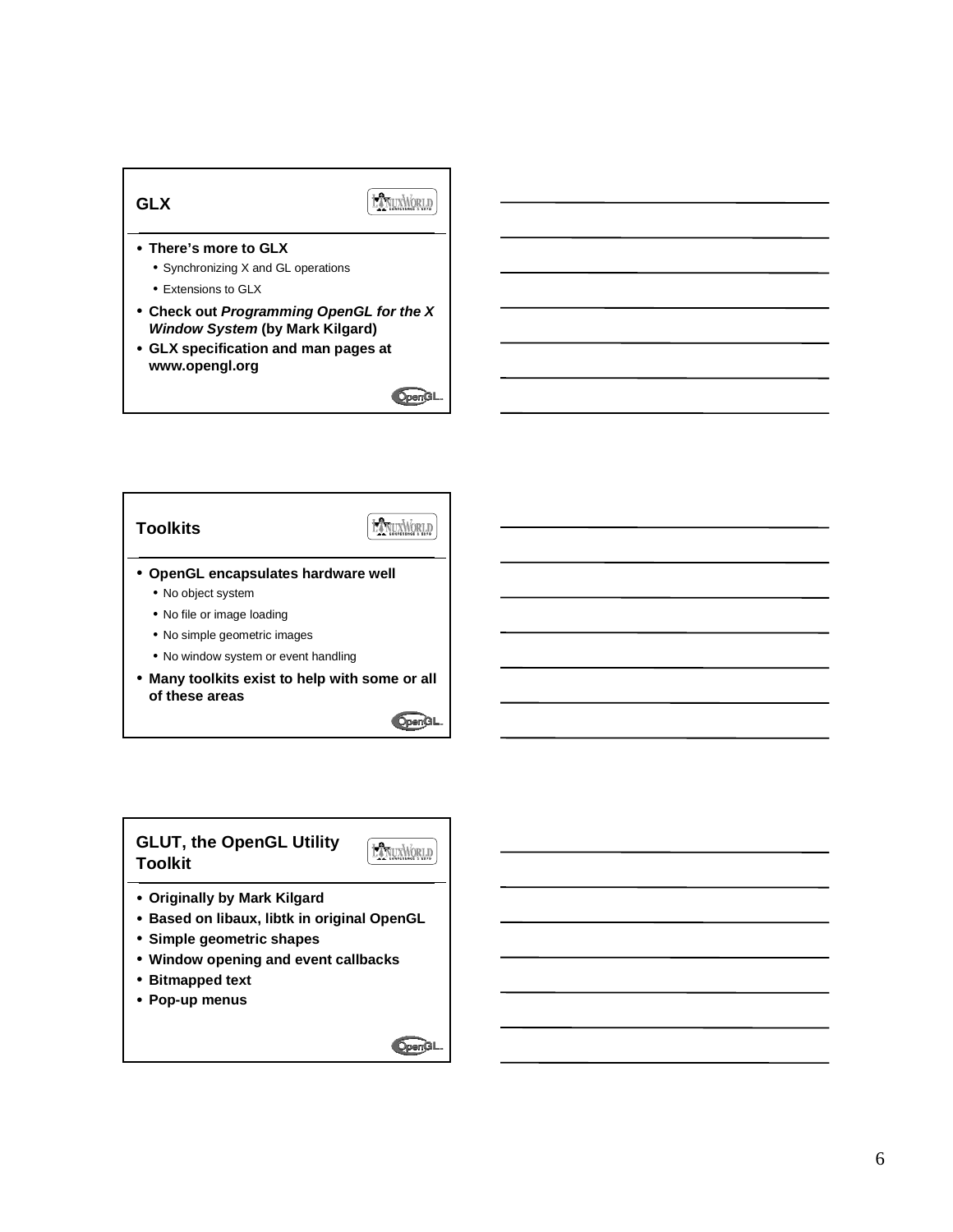



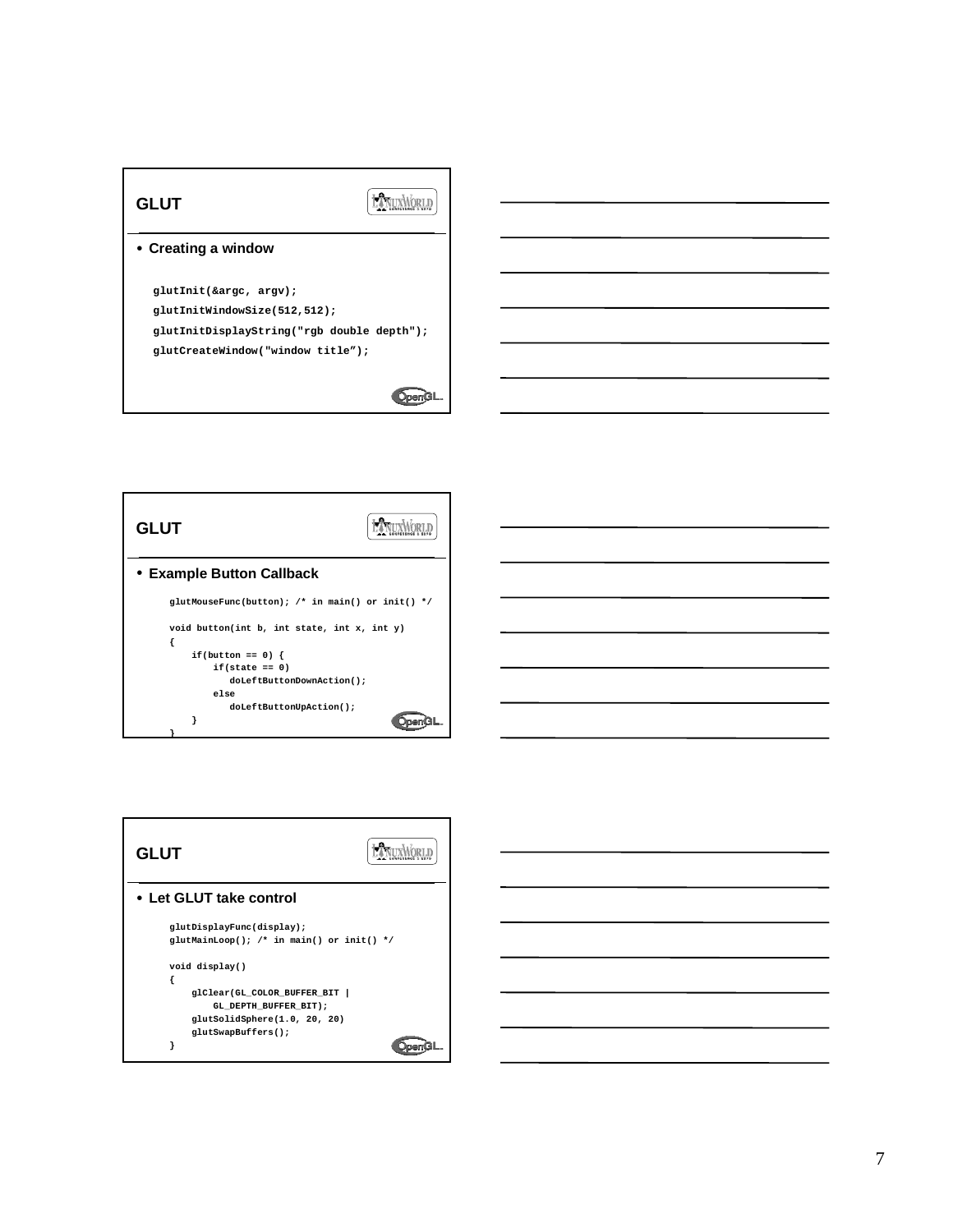## **Simple DirectMedia Layer (SDL)**



- **Sam Lantinga's SDL; portable media services**
- **Opening framebuffer window, blitting**
- **Playing 8, 16-bit audio samples**
- **Threading model, thread safe functions**
- **Window system event handling**
- **Attempt to make system-independent Attempt to make system media layer (like DirectX but portable)**





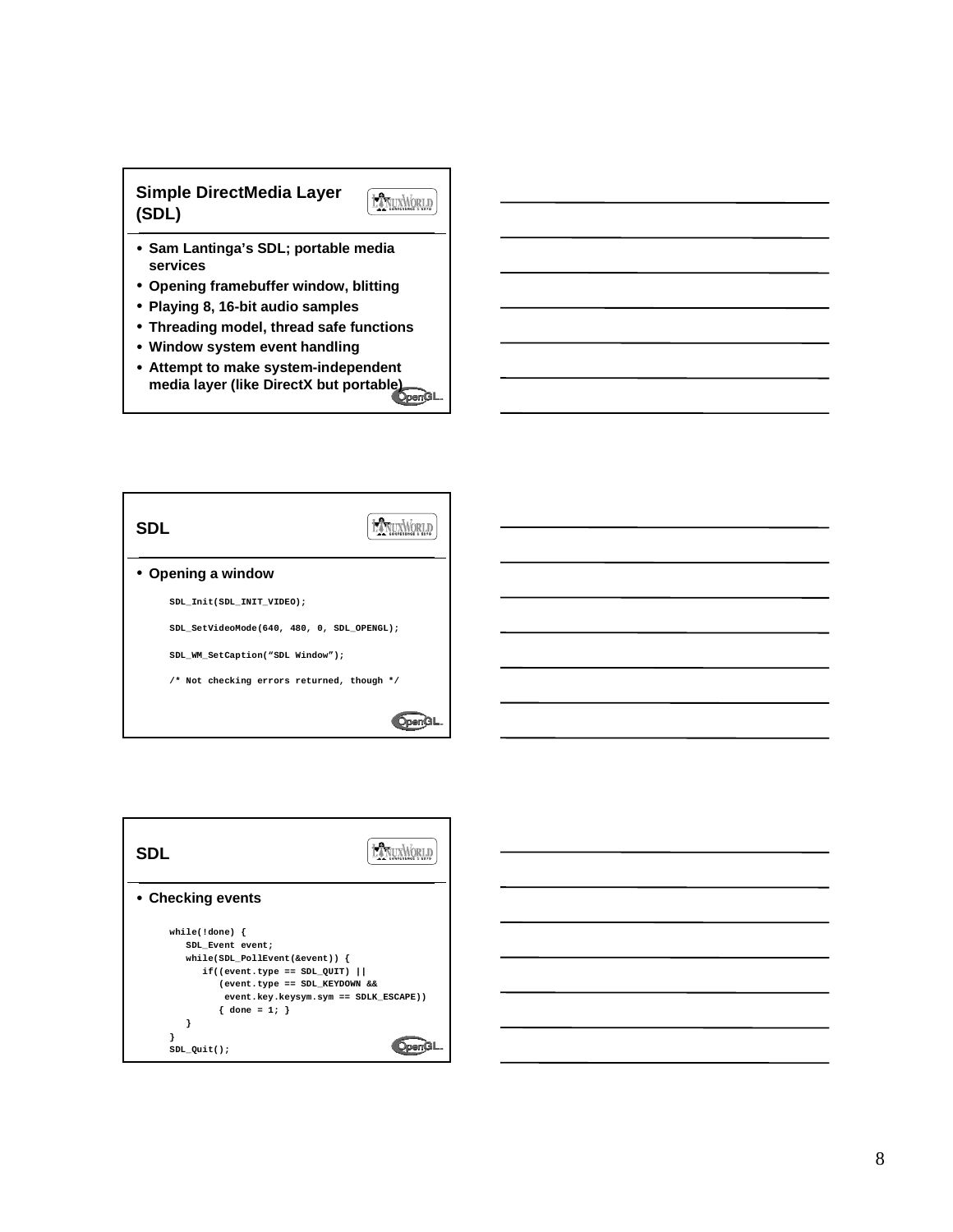



• **FNT - Fonts 'n Text Library**

 $OpenGL$ 

**PLIB - Portable Game** LANUXWORLD **Library** • **C++ based.** • **Works on Linux, BSD, Irix, etc, MacOS and all Win32 variations.**

• **If developing a full-screen app or game PLIB can help you get up and running fast.**

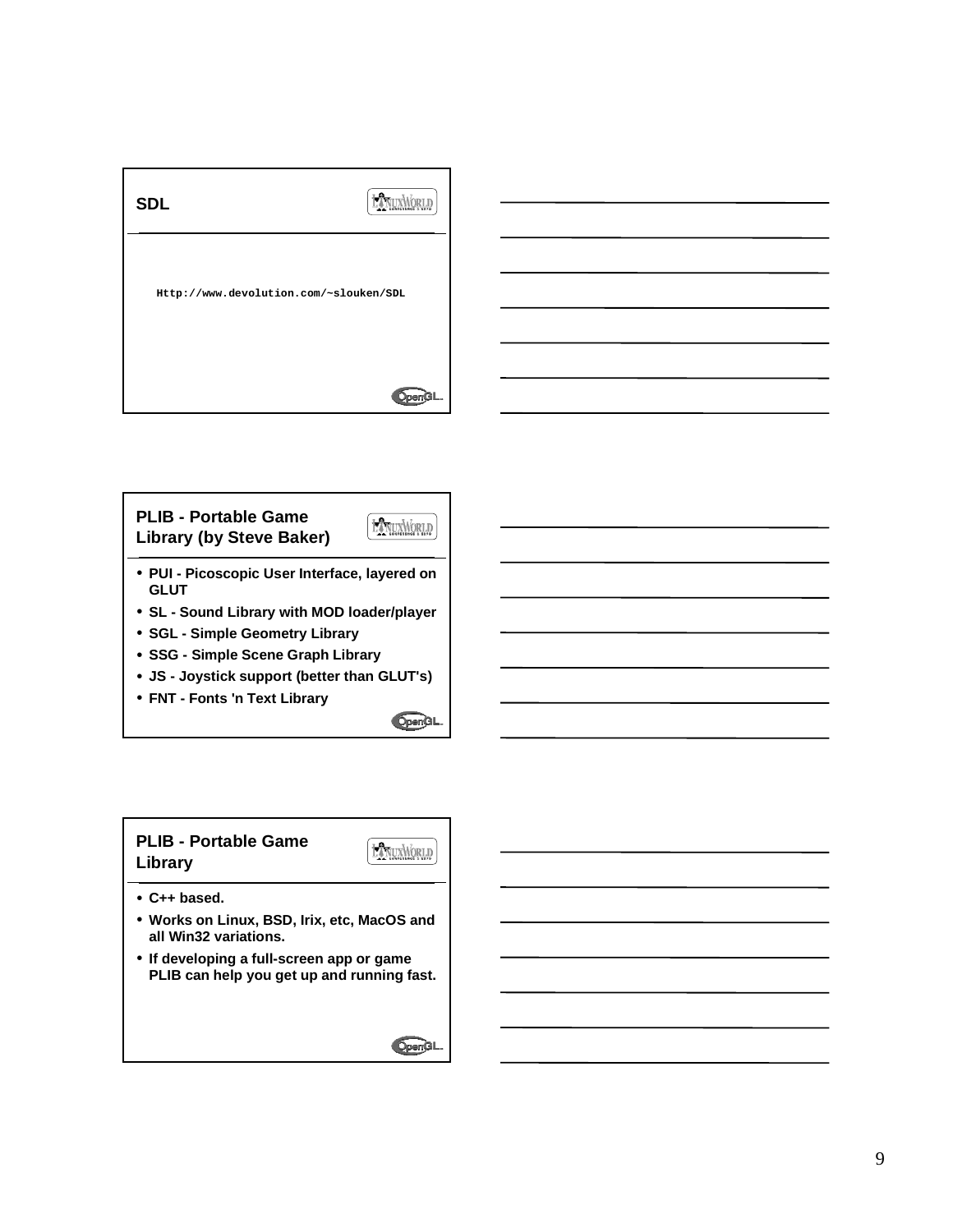

**OpenGI** 

• Window and event handling



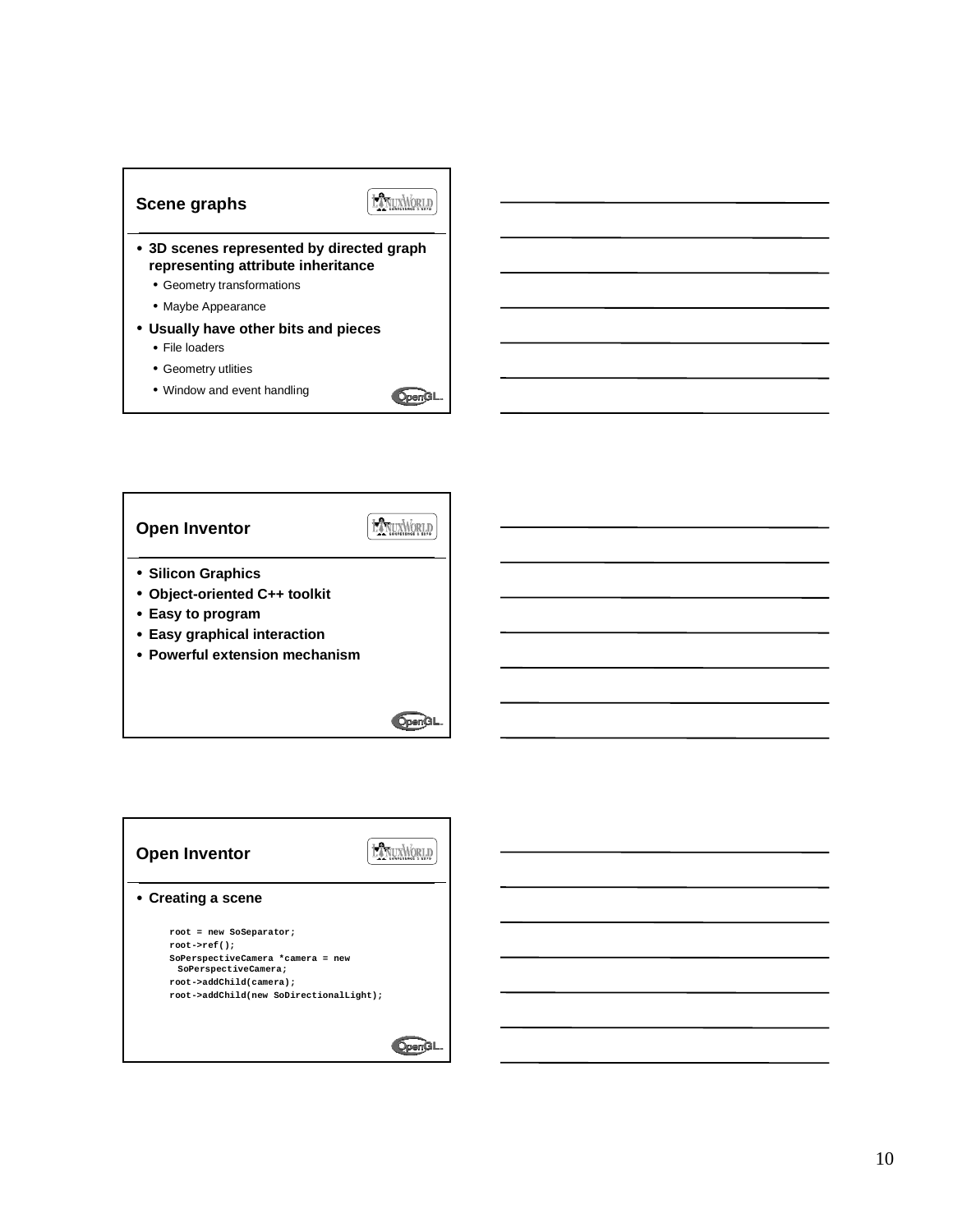| <b>Open Inventor</b>                                                                                                                            |  |
|-------------------------------------------------------------------------------------------------------------------------------------------------|--|
| • Populating a scene                                                                                                                            |  |
| SoMaterial *material = new SoMaterial;<br>material->diffuseColor.setValue(1, 0, 0);<br>root->addChild(material);<br>root->addChild(new SoCone); |  |
|                                                                                                                                                 |  |

| <b>Open Inventor</b>                                                                                                                                                                                                                                                         |  |
|------------------------------------------------------------------------------------------------------------------------------------------------------------------------------------------------------------------------------------------------------------------------------|--|
| • Using a window                                                                                                                                                                                                                                                             |  |
| Widget window = $SOX$ t::init(argv[0]);<br>SoXtRenderArea renderArea = new<br>SoXtRenderArea(window);<br>camera->viewAll(root, renderArea-<br>>getViewportRegion());<br>renderArea->setSceneGraph(root);<br>renderArea->show()<br>SoXt::show(window);<br>$SOKt:mainloop()$ ; |  |

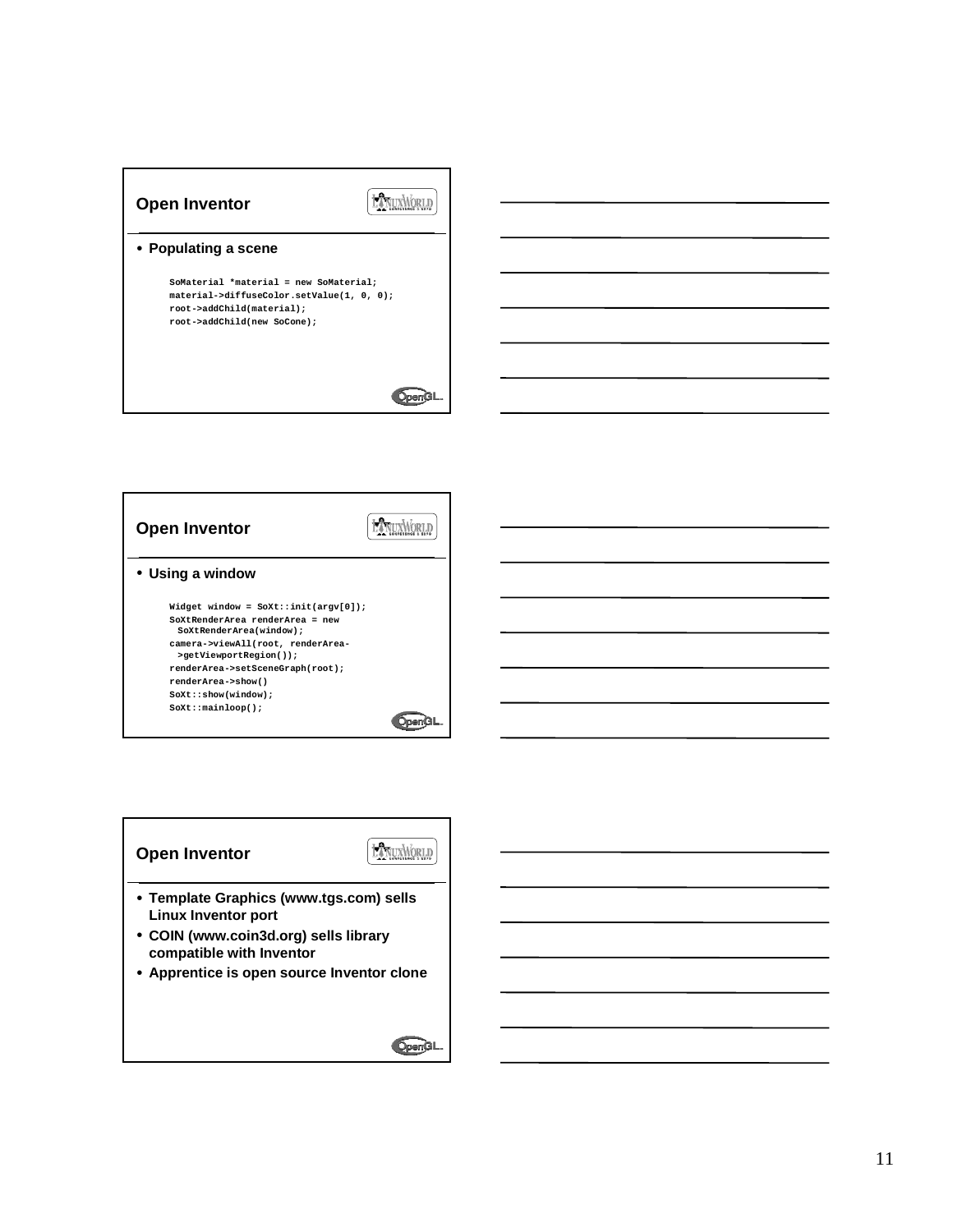## **IRIS Performer**

EXVUXWORLD

- **Silicon Graphics**
- **Object oriented, C++**
- **Geared toward simulation & performance** • Optimized rendering loops
	- Multiprocess cull-to-view, sort by material change
- **Scene graph builder library**
- **Render performance utilities**